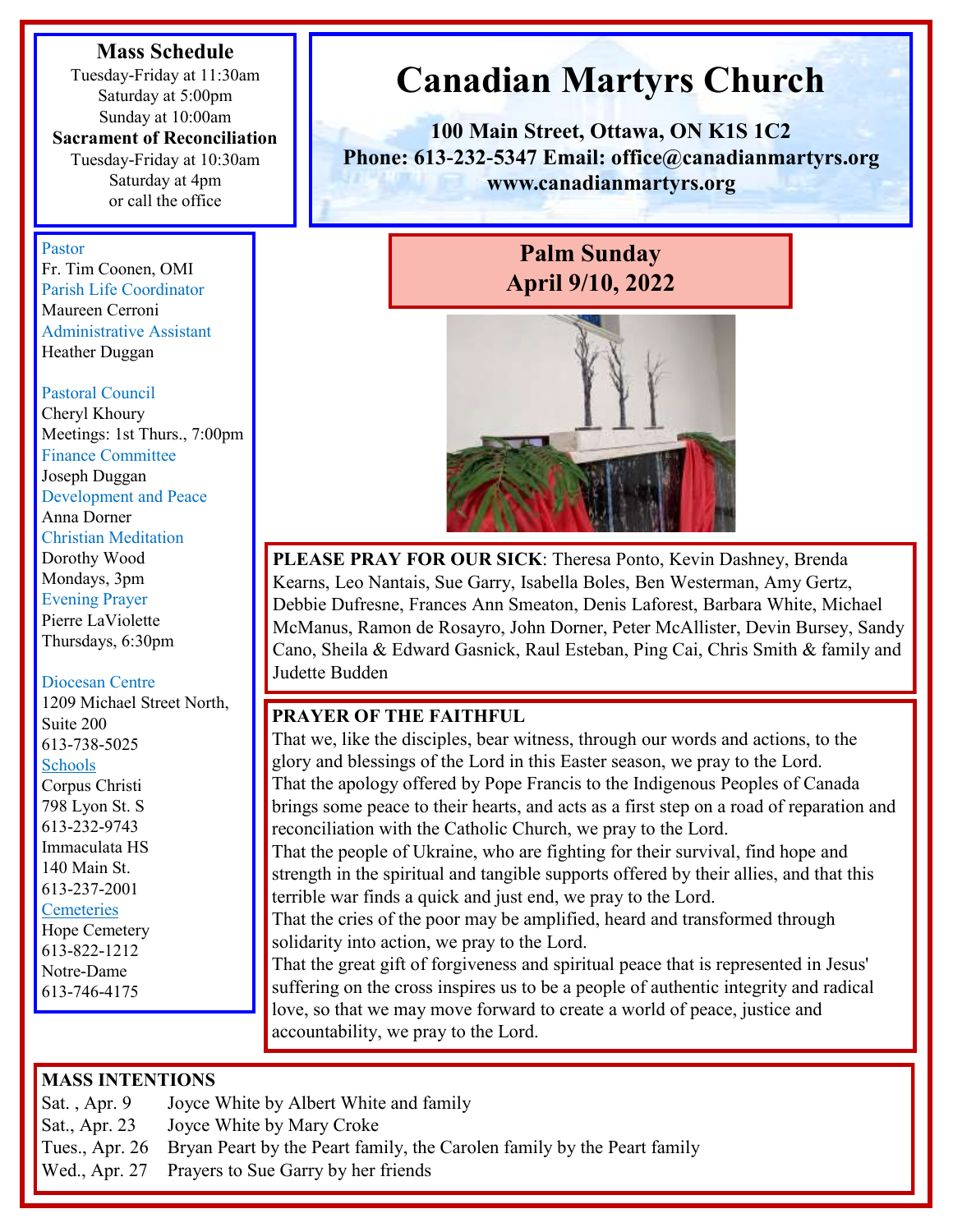#### **HOLY WEEK SCHEDULE**

| <b>Holy Thursday</b><br>Thurs., Apr. 14<br>Good Friday<br>Fri., Apr. 15<br>Easter Vigil<br>Sat., Apr. 16<br><b>Easter Sunday</b><br>Sun., Apr. 17<br>Liturgy via Zoom 11:30am | $7:00 \text{ pm}$<br>$3:00 \text{ pm}$<br>$8:00 \text{ pm}$<br>$10:00$ am |
|-------------------------------------------------------------------------------------------------------------------------------------------------------------------------------|---------------------------------------------------------------------------|
|                                                                                                                                                                               |                                                                           |

#### **EVENTS AND MEETINGS**

Holy Thursday: NP (9 pm, online only) Good Friday: MP (9 am) and NP (9 pm) Holy Saturday: MP (9 am) and EP (6 pm, online only) Easter Sunday: MP (8:30am, online only) and EP (6 pm, use of incense)

#### **WEEKLY ZOOM GATHERINGS**

3pm Monday Christian Meditation 8pm Tuesday Lectio Divina and Meditation 6:30pm Thursday Evening Prayer 11:30am Sunday Liturgy of the Word

## **Our Parish News**

#### **THANK YOU**

Thank you to Pierre, Pam, Terri, Anna, Corry, Teresa, June and Diana, who brought up the Symbols of Solidarity for the 2022 Share Lent campaign last weekend. Thank you also to John and Angela for narrating the presentation and to Anna for coordinating this team. Thank you for sharing the journey with our sisters and brothers all over the world. Also, many thanks to Lily, Leah, David, Jake, Luc, Isobel, Miriam, Gabriel, Benjamin, Ellen, Xavier, Kate, Claire, Katrina, Richard, Corry, Heather, Joe, Jane, McE and Fr. Tim for coming together to present the parish with **DONATE TO HELP THOSE IN UKRAINE** our Lenten journey of the Stations of the Cross.

#### **LITURGY OF THE HOURS**

The celebration of the Liturgy of the Hours during the Triduum and on Easter Sunday helps us focus our worship of God at this high point of the liturgical year. For decades now, on this occasion, the invitation to a weekly Evening Prayer celebration turns into an invitation to additional hours of Morning Prayer (MP), Evening Prayer (EP) and Night Prayer (NP).

You are invited to join us at the church or via Zoom for the following celebrations:

**Holy Thursday: NP (9 pm, online only) Good Friday: MP (9 am) and NP (9 pm) Holy Saturday: MP (9 am) and EP (6 pm, online only) Easter Sunday: MP (8:30am, online only) and EP (6 pm, use of incense)**

The link to join us on Zoom for all the celebrations is the same one as for the normal weekly Evening Prayer celebration found in the weekly parish email.

#### **HOLY THURSDAY FOOD DRIVE**

A special Food Drive will be taken up on Holy Thursday of non-perishable food for the Centretown Emergency Food Centre. Thank you for your continued generosity.

#### **SHARE LENT 2022**

Thank you for giving from the heart to Share Lent 2022! Development and Peace thanks you for supporting the People and Planet First campaign with your Share Lent donation. Thanks to your generosity, our parish has so far collected \$1585. This sum will help support our sisters and brothers in Africa, Asia, Latin America and the Middle East. If you have not had a chance to donate, there is still time to place your Share Lent envelope in the offertory basket or donate online at [devp.org/give.](https://www2.devp.org/en/civicrm/contribute/transact?reset=1&id=3&gl=2y0x0)

Perhaps this Lent, with our prayers and fasting, we can consider supporting these organizations as part of our traditional practice of almsgiving or charity: [Catholic Near East Welfare Association](https://cnewa.org/ca/campaigns/ukraine/) (CNEWA): Help the people of Ukraine survive the war. [Development and Peace:](https://www2.devp.org/en/civicrm/contribute/transact?reset=1&id=3&gl=24360) Solidarity, prayers and support for Ukraine: Development and Peace joins relief efforts. [Red Cross:](https://www.redcross.ca/about-us/media-news/news-releases/red-cross-launches-ukraine-humanitarian-crisis-appeal) Ukraine Humanitarian Crisis Appeal. [Missionary Oblates:](http://www.omilacombe.ca/mami/donations) Help the Oblates help the people of Ukraine. Donate on their [website](http://www.omilacombe.ca/mami/donations) or call 1-866-432-6264. **The Oblates have been able to send \$125,000 to the Missionary Oblates in Ukraine via the Oblates in Poland who are using these funds to assist with caring for the people who have remained in Ukraine and also for those who have fled to Poland**.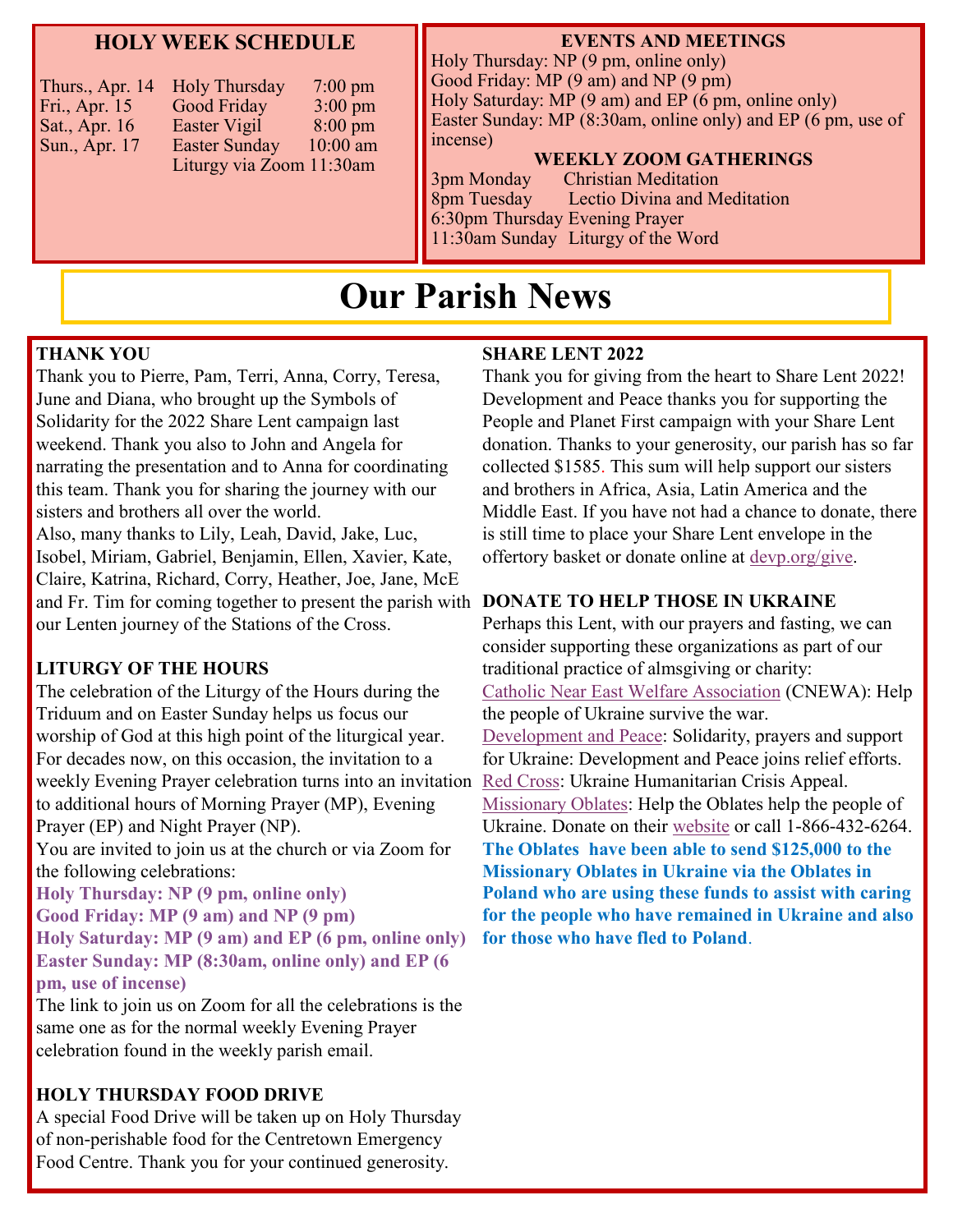#### **CANADA'S CATHOLIC BISHOPS WELCOME POPE FRANCIS' APOLOGY**

April 1st marked the conclusion of the Indigenous delegation to the Holy See, culminating with an historic apology from Pope Francis for the Catholic Church's role in Canada's residential school system. The Holy Father expressed "sorrow and shame" for the abuse and lack of respect for Indigenous identities, culture and spiritual values in the residential school system. He said, "I ask for God's forgiveness and I want to say to you with all my heart: I am very sorry. And I join my brothers, the Canadian bishops, in asking your pardon." Read the complete statement from the CCCB [here.](https://www.cccb.ca/media-release/canadas-catholic-bishops-welcome-pope-francis-apology-to-indigenous-peoples/)

### **WAY OF THE CROSS ON GOOD FRIDAY**

Through the streets of downtown Ottawa. Led by Archbishop Marcel Damphousse, Archbishop of Ottawa-Cornwall. Fri., **Apr. 15**. Departure at 9:30 a.m. from St Patrick's Basilica, 220 Kent St., arrival around noon at Notre Dame Cathedral. Hosted by Communion & Liberation, Ottawa. Info: [clonottawa@gmail.com.](mailto:clonottawa@gmail.com)

#### **CHRISM MASS AT NOTRE DAME CATHEDRAL**

The Chrism Mass will be held at Notre Dame Cathedral on Tuesday, **April 12** at 10:30am. All are welcome.

#### **DIOCESAN WEDDING ANNIVERSARY MASS**

On behalf of Archbishop Marcel, we are pleased to invite you to the 2022 Wedding Anniversary Mass on Sunday, **May 1**, 2:30 pm at Notre-Dame Cathedral. We will be honouring couples celebrating milestone anniversaries of 20, 25, 30, 40, 50 and 60+ years of marriage with a special blessing. Info and link to the online registration

form: [https://en.archoc.ca/anniversary-mass.](https://en.archoc.ca/anniversary-mass) Please register before **April 18**.

#### **LENTEN RESOURCES**

The pastoral team for the Archdiocese has created a weekly one page bulletin for families to help with their Lenten journey. You can download the bulletins from our parish website: <https://canadianmartyrs.org/happenings/>

#### **HANDEL'S MESSIAH: THE EASTER STORY**

On Sunday, **April 10**, at 3pm, the Ottawa Regional Youth Choir will perform the second and third parts of Handel's Messiah with a chamber orchestra at St. Joseph's Church, 174 Wilbrod Ave. The second part tells the story of Christ's passion and resurrection, ending with the famous Hallelujah chorus. The third part tells of Paul spreading the word of the resurrection of the dead, and the glorification of Christ in heaven.

Tickets are by donation! [Click here](https://app.simplyk.io/ticketing/b5da8820-e825-4a00-a061-2ca361e1070d) to purchase a ticket.

#### **EVENTS AND ACTIVITIES**

[65+ Things to Do This Spring in Ottawa:](https://www.todocanada.ca/50-things-to-do-this-spring-in-ottawa-2022/) Ottawa is bustling with plenty of fun activities this lovely season. [2022 Irish Film Festival Ottawa:](https://www.irishfilmfestivalottawa.ca/2022-festival) in-person screenings virtual screenings **April 8 - 14**.

Take a hike: check out [the ultimate guide](https://www.girlgonegood.com/spring-hiking-ottawa-region/) to spring hiking trails in Ottawa and region.

# **Events at Galilee Centre, Arnprior**

### **SPIRITUALITY OF THE PASCHAL MYSTERY**

Contemplate the story of the Paschal Mystery with our lives. Galilee Centre, Arnprior, **April 9**, 9:00 am. Cost: \$60 includes lunch & book.

#### **LUNCHEONS IN SUPPORT OF UKRAINE**

Join us for a time of prayer and fellowship in support of the people of Ukraine on **April 7/8** at noon. Cost: \$20 per person; \$15 from each meal will be donated to the Ukraine Humanitarian Relief Fund of the Red Cross of Canada. [Please register.](https://www.galileecentre.com/luncheons-in-support-of-ukraine-april-7-8-noon/)

#### **EASTER SUNDAY BRUNCH**

Sun., **April 17**. \$20 per person. Time: 11:30am - 2pm. Registration required.

To register for events at Galilee Centre, call 613-623 4242, ext. 21 or email [info@galileecentre.com.](mailto:info@galileecentre.com) For more info, visit [www.galileecentre.com.](https://www.galileecentre.com/)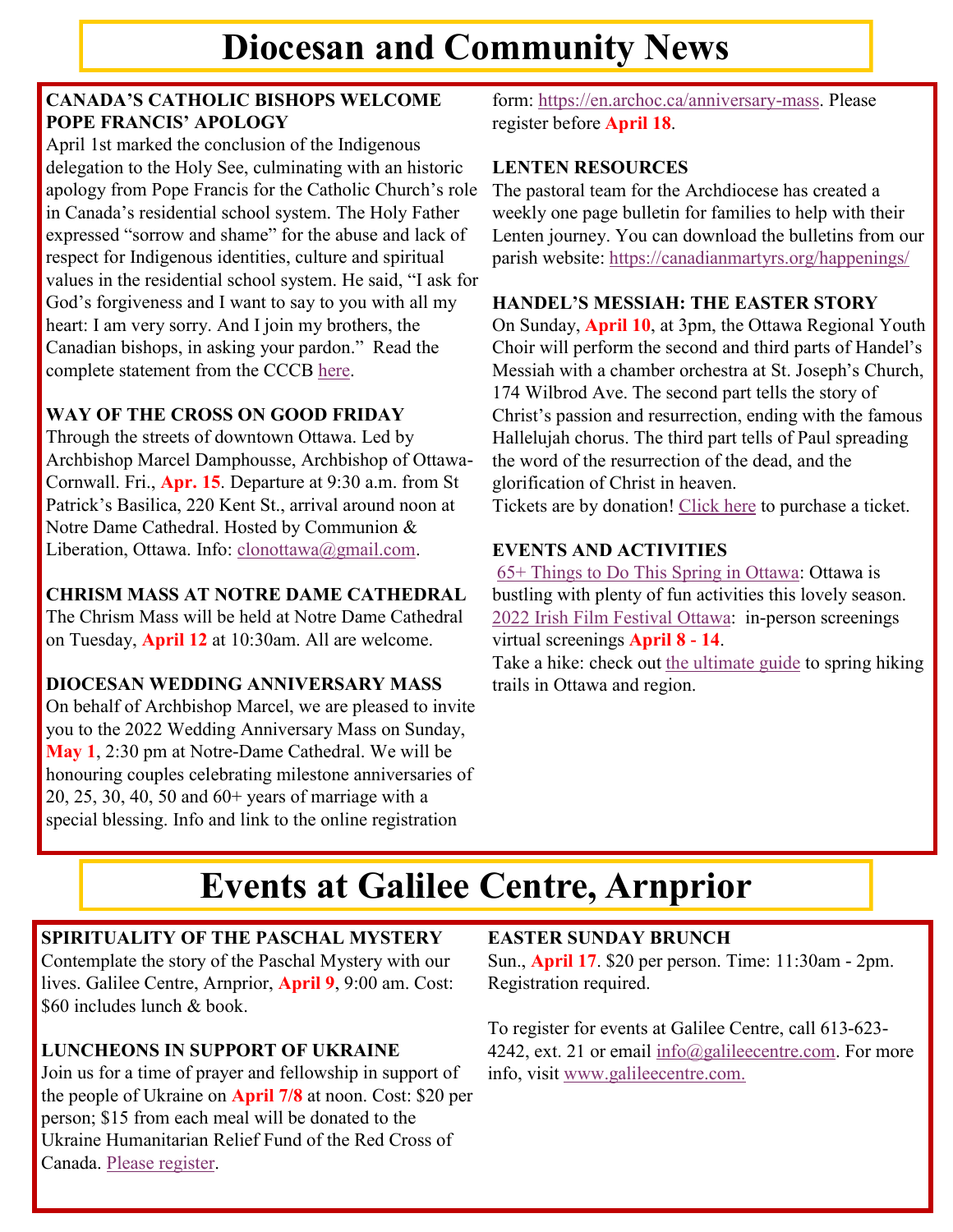#### **PALM SUNDAY** *Excerpt from a homily by Fr. Carl Kelly, OMI*

All of Lent is directed to the three-day solemn observance of Holy Thursday, Good Friday and the Easter Vigil. Passion or Palm Sunday anticipates Jesus' suffering and death. In the first reading we heard one of Isaiah's 'suffering servant' poems with their foretelling of the Passion, and illustrating Saint Luke's statement that "it was necessary that the Messiah should suffer these things and then enter into his glory".

Paul's letter to the Philippians likely quotes an early Christian hymn about Christ Jesus' act of emptying himself of equality with God by his obedience to God's plan that led to a shameful death on the cross. This, Paul claims, merited God's response of raising him from the dead, highly exalting him above all creation. The consequence of this event is the world's coming to know of God's design that, at every mention of the name of Jesus, "every knee should bend, in heaven, on earth and under the earth, and every tongue should confess that Jesus Christ is Lord, to the glory of God the Father". Each evangelist quotes the Scriptures to give to these moments their own reflections. Mark gives a stark picture of the brokenness Jesus suffered on the cross, while Matthew shows how all that happened was "so that the scriptures of the prophets may be fulfilled". John shows that Jesus was in charge of all that transpired in the Passion, which was the supreme moment of his glorification. Luke's account of the closing days of Jesus' ministry and his Passion draw out emphases given to the Lord's life earlier. At the time of Peter's confession, Luke emphasized that Jesus, as a messiah, acted in a role that was not political, but religious. Luke notes that those who acclaimed Jesus were not the citizens of Jerusalem, but "the whole multitude of the disciples". Their acclamations sought to praise God "for all the deeds of power that they had seen" in the healings that characterized Jesus' ministry. In the Passion, Luke shows that the Roman authorities have no cause to fear the followers of Jesus. The accusation against Jesus is judged unfounded by Pilate.

At Jesus' death, the centurion declares, "certainly this man was innocent". Just as Luke depicted Jesus at prayer at all the high points of his ministry so, too, during the Passion. Jesus reassured Peter, when foretelling his coming denials, that "I have prayed for you that your own faith may not fail".

The prayer of Jesus on the Mount of Olives becomes an agony which leads him to pray more intensively, "Father,

if you are willing, remove this cup from me; yet not my will but yours be done". With the comforting brought by the angel, Jesus regains his serenity and invokes the Father's pardon of those who crucify him. Likewise, on the Cross, Jesus' final prayer is one of confidently entrusting himself to God, "Father into your hands I commend my spirit".

#### **PALM CROSSES**

The palm crosses that will be blessed this weekend at our church are African palm crosses that are handwoven from branches of the Dwarf Palm which grows wild in the Masasi area of Tanzania. A project of the Palm Association of Africa, a charitable trust and managed by African Palms UK. To read more, please visit: [https://](https://africanpalms.co.uk/about/) [africanpalms.co.uk/about/](https://africanpalms.co.uk/about/)

By buying African palms, we are giving extra work to local villagers and farmers, whose only other source of income is the sale of their cashew nuts. They will use this money to buy things like salt, soap and to cover transport costs to the nearest medical centres.

#### **VOCATION REFLECTION**

"The Silence of Death"

by Jarek Pachocki, OMI - Vocation Director As I read and listen to the narrative of the Passion of Christ this weekend, I hear a story of suffering, pain and death. I also read and hear of the story of the genocide of the Ukrainian people: the innocent civilians, elderly, women and children, being killed on the streets of Bucha, Mariupol, Mykolaiv and many other cities. I am at a loss for words in the face of such incredible pain. As we reflect on the Gospel this weekend, immediately after Jesus "breathed his last", we enter into a moment of silence, the silence of death when we are lost for words. We deeply seek some hope and consolation. As we look up to the cross, we can see the power of God bringing sense out of confusion, hope out of despair, and life out of suffering and death. Read the [reflection here.](https://omilacombe.ca/become-an-oblate/)

"No pain, no palm; no thorns, no throne; no gall, no glory; no cross, no crown."

**FUTURITUTUTUTUTUT** 

## *- William Penn*